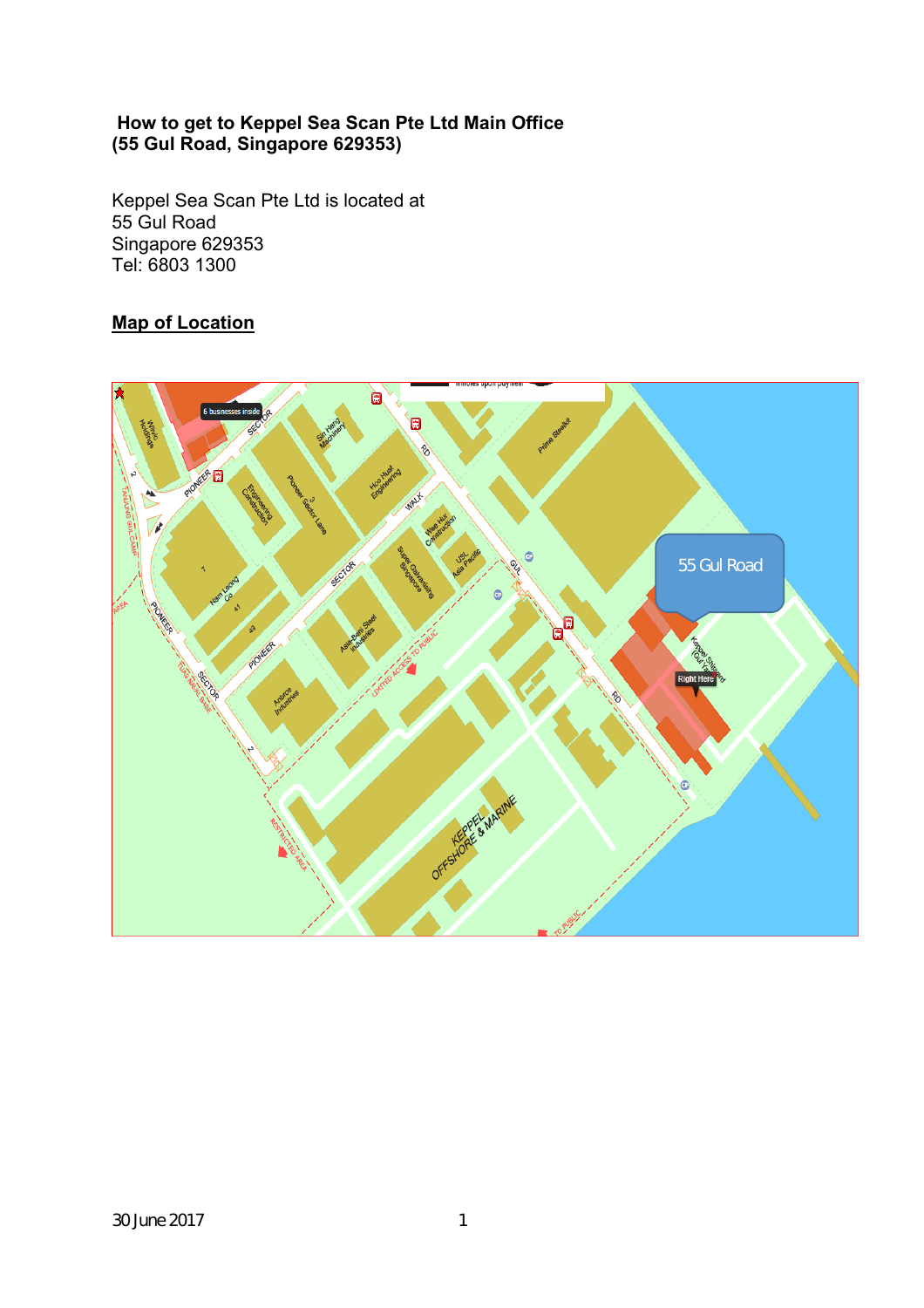### **Visitor Parking Area (Inside Yard - Subject to availability)**

If you are planning to park at these parking lots, please be requested to liaise with our Keppel Sea Scan's staff, so that we can inform our security office.



Once you have exchanged your visitor pass, the security will inform you to park your car either at Lot A (straight in front) or Lot B (on your right in front of the white building if available.

Alternative, you may park your car at along the road side or at the public car park. (Ref. next page 3)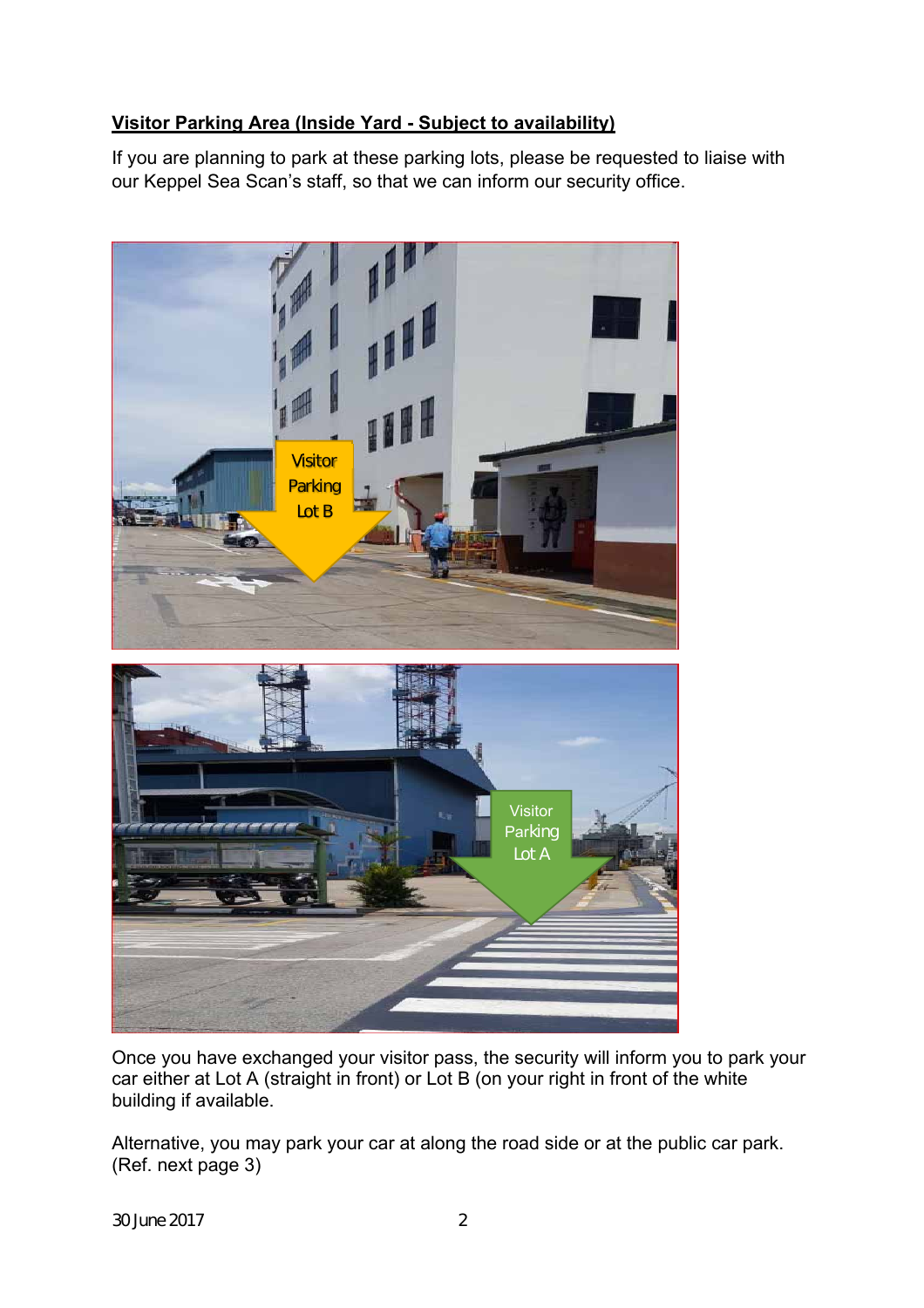# **Visitor Parking Area (Alternative)**





You can also park your car at these public car park.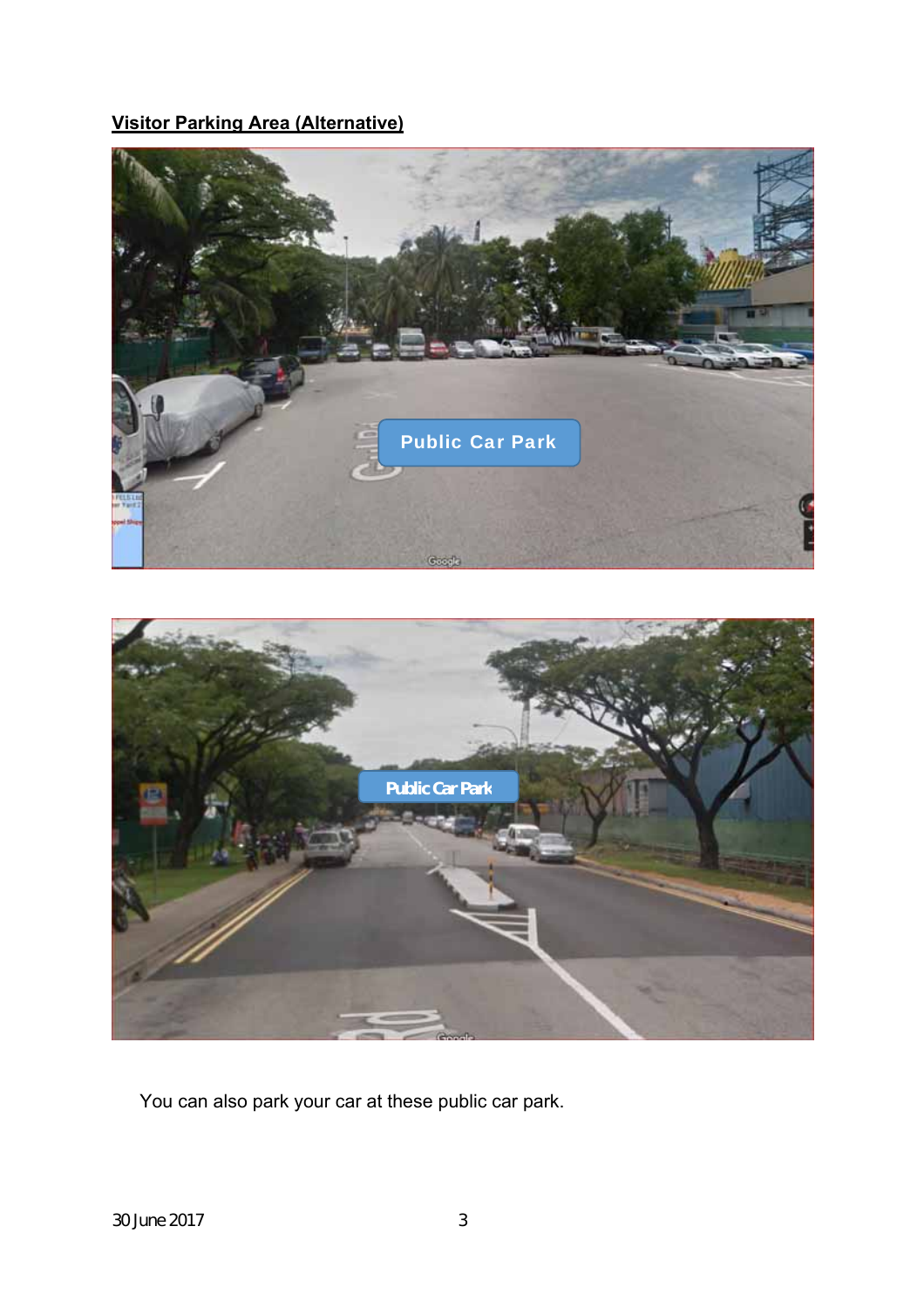### **For Visitors On Public Transport**



Please take SBS 257 from Joo Koon Bus Interchange and alight at the bus stop. After you alighted, walk forward and you will see Keppel Shipyard on your left. You also need to exchange for visitor pass at security check point after entering the gate.